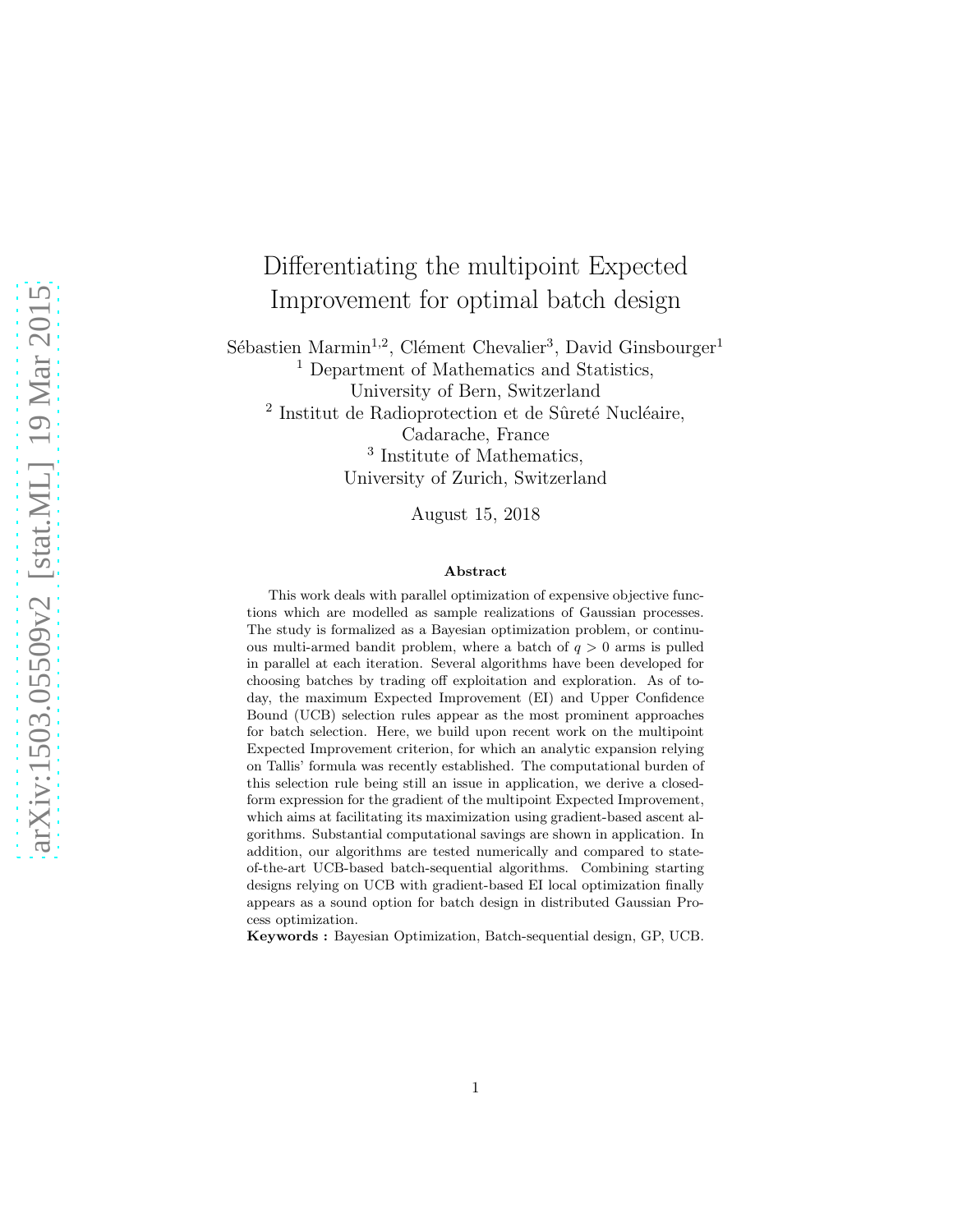## 1 Introduction

Global optimization of deterministic functions under a drastically limited evaluation budget is a topic of growing interest with important industrial applications. Dealing with such expensive black-box simulators is typically addressed through the introduction of surrogate models that are used both for reconstructing the objective function and guiding parsimonious evaluation strategies. This approach is used in various scientific communities and referred to as Bayesian optimization, but also as kriging-based or multi-armed bandit optimization [\[20,](#page-12-0) [5,](#page-11-0) [23\]](#page-12-1) [\[16,](#page-12-2) [15,](#page-12-3) [25,](#page-12-4) [11\]](#page-11-1). Among such Gaussian process optimization methods, two concepts of algorithm relying on sequential maximization of infill sampling criteria are particularly popular in the literature. In the EGO algorithm of [\[16\]](#page-12-2), the sequence of decisions (of where to evaluate the objective function at each iteration) is guided by the Expected Improvement (EI) criterion [\[19\]](#page-12-5), which is known to be one-step lookahead optimal [\[14\]](#page-11-2). On the other hand, the Upper Confidence Bound (UCB) algorithm [\[1\]](#page-10-0) maximizes sequentially a wellchosen kriging quantile, that is, a quantile of the pointwise posterior Gaussian process distribution. Similarly to EI [\[24,](#page-12-6) [6\]](#page-11-3), the consistency of the algorithm has been established and rates of convergence have been obtained [\[23\]](#page-12-1).

Recently, different methods inspired from the two latter algorithms have been proposed to deal with the typical case where  $q > 1$  CPUs are available. Such synchronous distributed methods provide at each iteration a batch of  $q$ points which can be evaluated in parallel. For instance, [\[10\]](#page-11-4) generalizes the UCB algorithm to a batch-sequential version by maximizing kriging quantiles and assuming dummy responses equal to the posterior mean of the Gaussian process. This approach can be compared with the so-called Kriging Believer strategy of [\[15\]](#page-12-3) where each batch is obtained by sequentially maximizing the one-point EI under the assumption that the previously chosen points have a response equal to their Kriging mean. Originally, the strategies suggested in [\[15\]](#page-12-3) were introduced to cope with the difficulty to evaluate and maximize the multipoint Expected Improvement  $(q-EI)$  [\[22\]](#page-12-7), which is the generalization of EI known to be one-batch lookahead optimal [\[7,](#page-11-5) [14\]](#page-11-2). One of the bottlenecks for  $q$ -EI maximization was that it was until recently evaluated through Monte-Carlo simulations [\[15\]](#page-12-3), a reason that motivated [\[11\]](#page-11-1) to propose a stochastic gradient algorithm for its maximization. Now, [\[8\]](#page-11-6) established a closed-form expression enabling to compute  $q$ -EI at any batch of q points without appealing to Monte-Carlo simulations. However, the computational complexity involved to compute the criterion is still high and quickly grows with  $q$ . Besides, little has been published about the difficult maximization of the q-EI itself, which is an optimization problem in dimension  $qd$ , where d is the number of input variables.

In this work, we contribute to the latter problem by giving an analytical gradient of  $q$ -EI, in the space of dimension  $qd$ . Such a gradient is meant to simplify the local maximization of  $q$ -EI using gradient-based ascent algorithms. Closed-form expressions of  $q$ -EI and its gradient have been implemented in the DiceOptim R package [\[21\]](#page-12-8), together with a multistart BFGS algorithm for max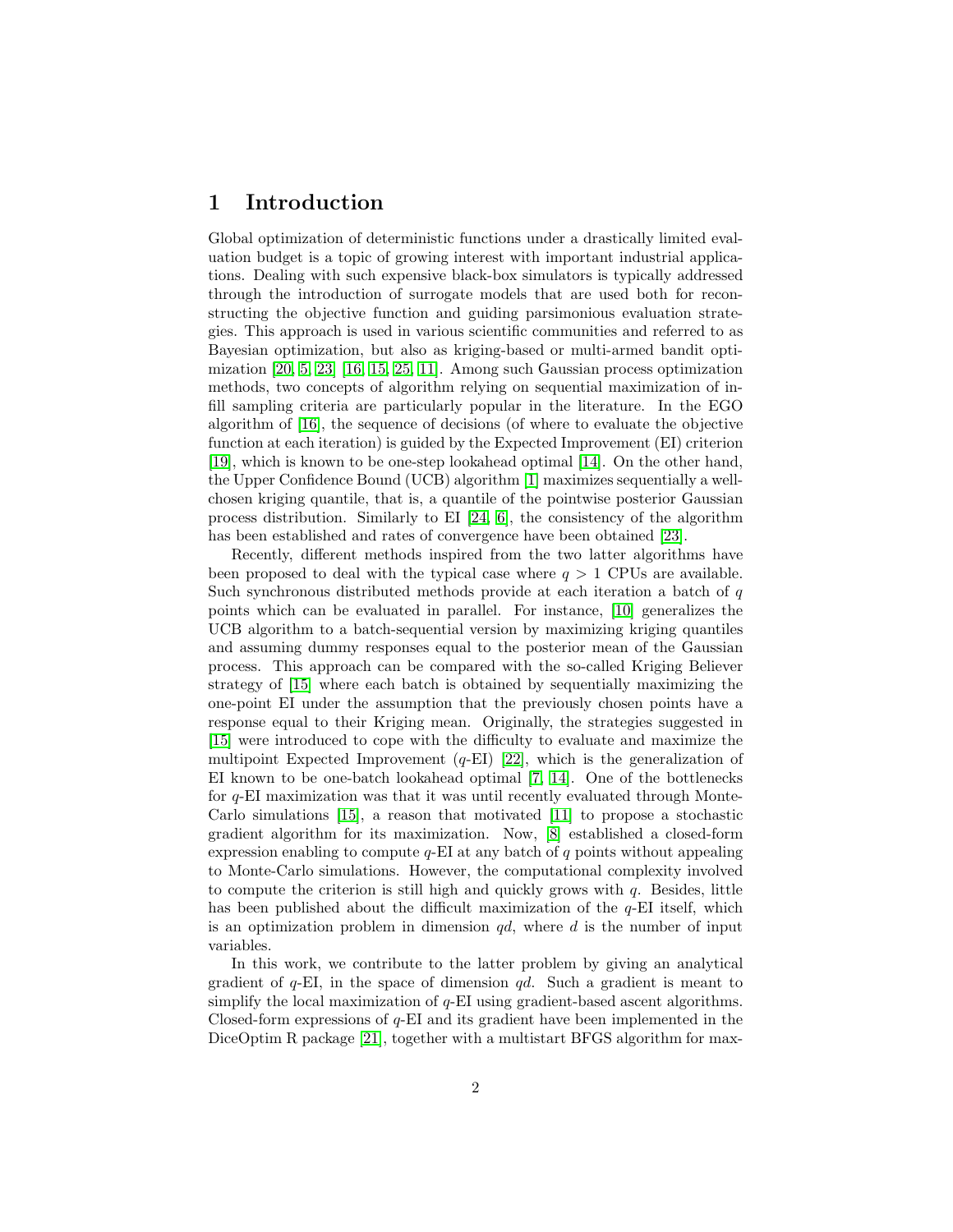imizing  $q$ -EI. In addition, we suggest to use results of the BUCB algorithm as initial batches in multistart gradient-based ascents. These starting batches are shown to yield good local optima for  $q$ -EI. This article is organized as follows. Section [2](#page-2-0) quickly recalls the basics of Gaussian process modeling and the closed-form expression of q-EI obtained in [\[8\]](#page-11-6). Section [3](#page-3-0) details the analytical q-EI gradient. Finally, numerical experiments comparing the performances of the q-EI maximization-based strategy and the BUCB algorithms are provided and discussed in Section [4.](#page-5-0) For readability and conciseness, the most technical details about q-EI gradient calculation are sent in Appendix.

## <span id="page-2-0"></span>2 General Context

Let  $f: \mathbf{x} \in D \subset \mathbb{R}^d \longrightarrow \mathbb{R}$  be a real-valued function defined on a compact subset D of  $\mathbb{R}^d, d \geq 1$ . Throughout this article, we assume that we dispose of a set of n evaluations of  $f$ ,  $\mathcal{A}_n = \big(\boldsymbol{x}_{1:n} := \{\boldsymbol{x}_1, \dots, \boldsymbol{x}_n\}, \boldsymbol{y}_{1:n} = (f(\boldsymbol{x}_1), \dots, f(\boldsymbol{x}_n))^\top\big),$ and that our goal is to evaluate  $f$  at well-chosen batches of  $q$  points in order to globally maximize it. Following each batch of evaluations, we observe  $q$  deterministic scalar responses, or rewards,  $y_{n+1} = f(x_{n+1}), \ldots, y_{n+q} = f(x_{n+q}).$  We use past observations in order to carefully choose the next  $q$  observation locations, aiming in the end to minimize the one-step lookahead regret  $f(\boldsymbol{x}^*) - t_{n+q}$ , where  $x^*$  is a maximizer of f and  $t_i = \max_{j=1,\ldots,i}(f(x_j))$ . In this section, we first define the Gaussian process (GP) surrogate model used to make the decisions. Then we introduce the  $q$ -EI which is the optimal one-batch lookahead criterion (see, e.g., [\[14,](#page-11-2) [3,](#page-11-7) [12\]](#page-11-8) for a definition and [14, [7\]](#page-11-5) for a proof).

#### 2.1 Gaussian process modeling

The objective function  $f$  is a priori assumed to be a sample from a Gaussian process  $Y \sim \mathcal{GP}(\mu, C)$ , where  $\mu(\cdot)$  and  $C(\cdot, \cdot)$  are respectively the mean and covariance function of Y. At fixed  $\mu(\cdot)$  and  $C(\cdot, \cdot)$ , conditioning Y on the set of observations  $\mathcal{A}_n$  yields a GP posterior  $Y(\boldsymbol{x})|\mathcal{A}_n \sim \mathcal{GP}(\mu_n, C_n)$  with:

<span id="page-2-2"></span><span id="page-2-1"></span>
$$
\mu_n(\bm{x}) = \mu(\bm{x}) + \bm{c}_n(\bm{x})^\top \bm{C}_n^{-1} (\bm{y}_{1:n} - \mu(\bm{x}_{1:n})), \text{ and } (1)
$$

$$
C_n(\mathbf{x}, \mathbf{x}') = C(\mathbf{x}, \mathbf{x}') - c_n(\mathbf{x})^\top C_n^{-1} c_n(\mathbf{x}'),
$$
\n(2)

where  $c_n(x) = (C(x, x_i))_{1 \leq i \leq n}$ , and  $C_n = (C(x_i, x_j))_{1 \leq i,j \leq n}$ . Note that, in realistic application settings, the mean and the covariance  $\mu$  and  $C$  of the prior are assumed to depend on several parameters which require to be estimated. The results presented in this article and their implementations in the R package DiceOptim are compatible with this more general case. More detail about Equations [1,](#page-2-1) [2](#page-2-2) with or without trend and covariance parameter estimation can be found in [\[21\]](#page-12-8) and is omitted here for conciseness.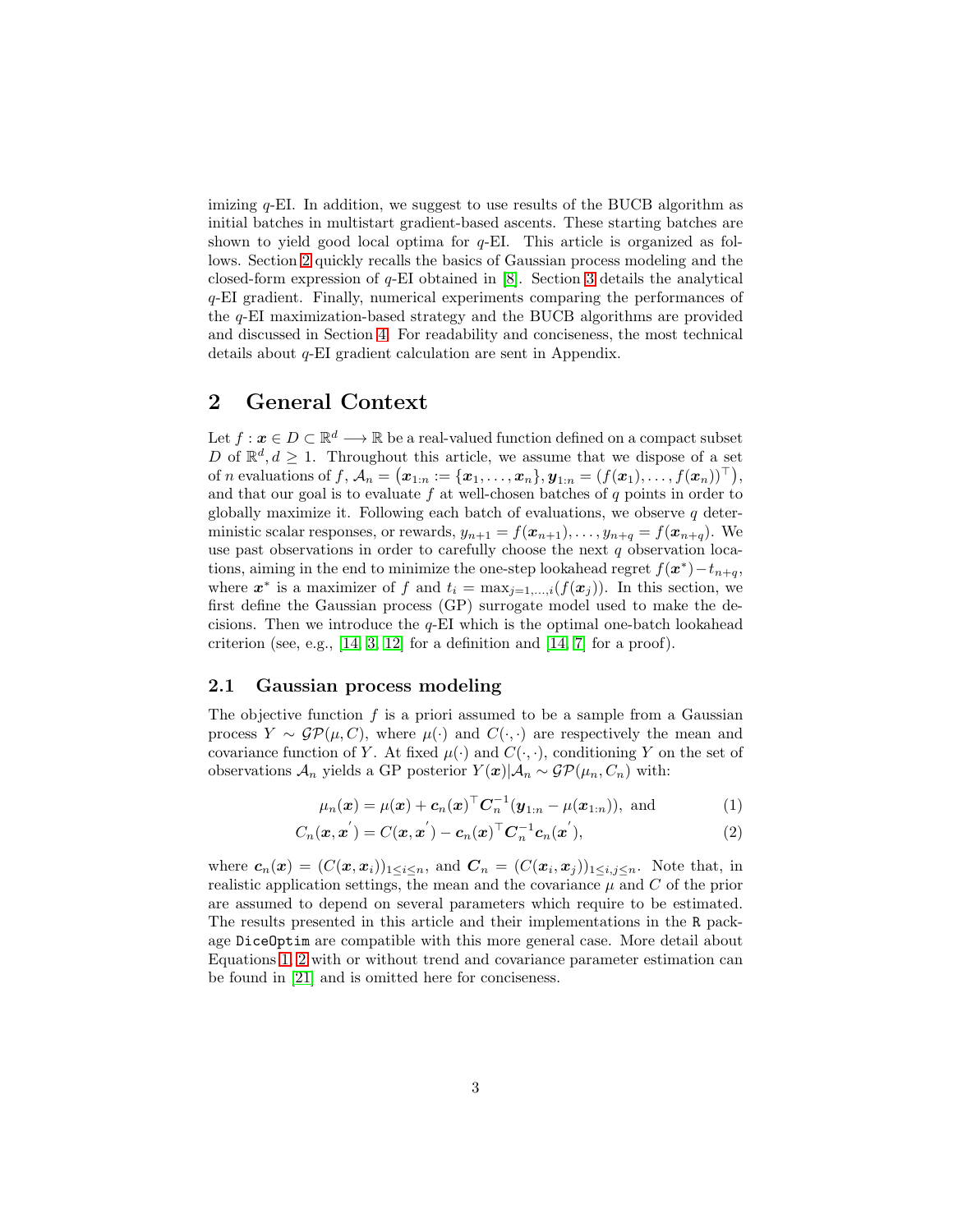#### 2.2 The Multipoint Expected Improvement criterion

The Multipoint Expected Improvement  $(q-EI)$  selection rule consists in maximizing, over all possible batches of  $q$  points, the following criterion, which depends on a batch  $\mathbf{X} = (\mathbf{x}_{n+1}, \dots, \mathbf{x}_{n+q}) \in D^q$ :

<span id="page-3-1"></span>
$$
EI(X) = \mathbb{E}\left[\left(\max Y(X) - T_n\right)_{+} \middle| \mathcal{A}_n\right],\tag{3}
$$

where  $(\cdot)_+ = \max(\cdot, 0)$ , and the threshold  $T_n$  is the currently observed maximum of Y, i.e.  $T_n = \max_{1 \leq j \leq n} Y(\boldsymbol{x}_j)$ . Recalling that  $Y(\boldsymbol{X}) | \mathcal{A}_n \sim \mathcal{N}(\boldsymbol{\mu}_n(\boldsymbol{X}), C_n(\boldsymbol{X}, \boldsymbol{X})),$ and denoting  $Y(\boldsymbol{X}) = (Y_1, \ldots, Y_q)^\top$ , an analytic expression of q-EI at locations X over any threshold  $T \in \mathbb{R}$  can be found in [\[8\]](#page-11-6) and is reproduced here:

$$
EI(\boldsymbol{X}) = \sum_{k=1}^{q} \left( (m_k - T) \Phi_{q, \Sigma^{(k)}} \left( -\boldsymbol{m}^{(k)} \right) + \sum_{i=1}^{q} \Sigma_{ik}^{(k)} \varphi_{\Sigma_{ii}} \left( m_i^{(k)} \right) \Phi_{q-1, \Sigma_{|i}^{(k)}} \left( -\boldsymbol{m}_{|i}^{(k)} \right) \right)
$$
\n(4)

where  $\varphi_{\sigma^2}(\cdot)$  and  $\Phi_{p,\Gamma}(\cdot)$  are respectively the density function of the centered normal distribution with variance  $\sigma^2$  and the *p*-variate cumulative distribution function (CDF) of the centered normal distribution with covariance  $\Gamma$ ;  $m =$  $\mathbb{E}(Y(\boldsymbol{X})|\mathcal{A}_n)$  and  $\Sigma = \text{cov}(Y(\boldsymbol{X})|\mathcal{A}_n)$  are the conditional mean vector and covariance matrix of  $Y(X)$ ;  $m^{(k)}$  and  $\Sigma^{(k)}$ ,  $1 \leq k \leq q$ , are the conditional mean vector and covariance matrix of the affine transformation of  $Y(\bm{X}), \bm{Z}^{(k)}$  =  $L^{(k)}Y(\boldsymbol{X}) + \boldsymbol{b}^{(k)}$ , defined as  $Z_j^{(k)} := Y_j$  for  $j \neq k$  and  $Z_k^{(k)} := T - Y_k$ ; and finally, for  $(k, i) \in \{1, \ldots, q\}^2$ ,  $\bm{m}_{|i}^{(k)}$  $\binom{k}{i}$  and  $\Sigma_{\mid i}^{(k)}$  are the mean vector and covariance matrix of the Gaussian vector  $(\mathbf{Z}_{-i}^{(k)})$  $\binom{k}{i}$   $\left| Z_i^{(k)} \right|$  = 0), the index  $-i$  meaning that the i<sup>th</sup> component is removed.

## <span id="page-3-0"></span>3 Gradient of the multipoint Expected Improvement

In this section, we provide an analytical formula for the gradient of  $q$ -EI. Getting such formula requires to carefully analyze the dependence of  $q$ -EI written in Eq. [\(4\)](#page-3-1) on the batch locations  $\mathbf{X} \in \mathbb{R}^{q \times d}$ . This dependence is summarized in Fig. [1](#page-4-0) and exhibits many chaining relations. In the forthcoming multivariate calculations, we use the following notations. Given two Banach spaces E and F, and a differentiable function  $g: E \to F$ , the differential of g at point x, written  $d_x[g] : E \to F$ , is the bounded linear map that best approximate g in the neighborhood of x. In the case where  $E = \mathbb{R}^p$  and  $F = \mathbb{R}$ , it is well known that  $\forall h \in E, d_x[g](h) = \langle \nabla g(x), h \rangle$ . More generally the differential can be written in terms of Jacobian matrices, matrix derivatives and/or matrix scalar products where E and/or F are  $\mathbb{R}^p$  or  $\mathbb{R}^{p \times p}$ . To simplify notations and handle the different indices in Eq.  $(4)$ , we fix the indices i and k and focus on differentiating the function  $\mathrm{EI}^{(k)(i)}$ , standing for the generic term of the double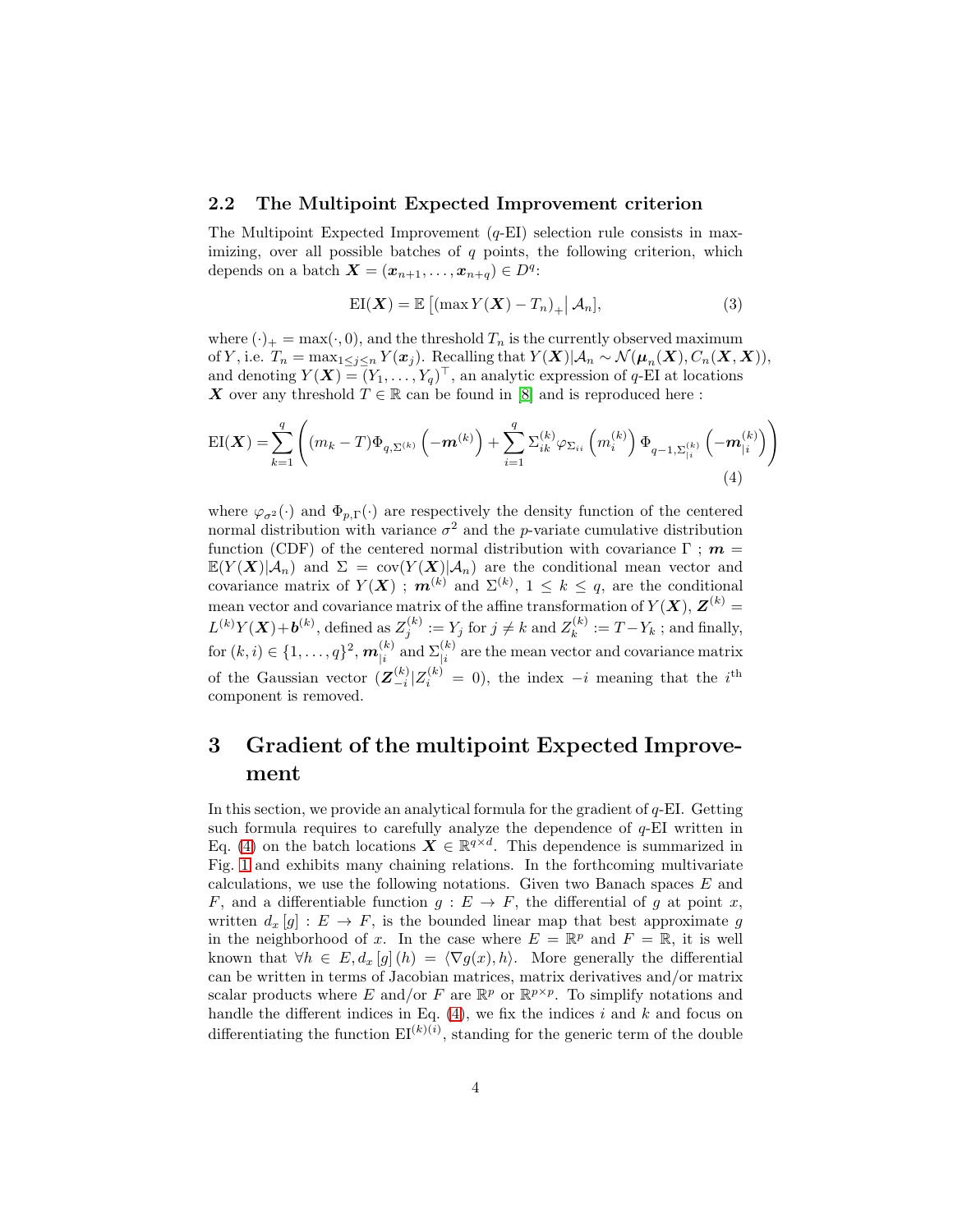<span id="page-4-0"></span>

Figure 1: Link between the different terms of Eq. [\(4\)](#page-3-1) and the batch of points X

sums in Eq. [\(4\)](#page-3-1). We can perform the calculation of  $d_{\mathbf{X}}\left[\mathrm{EI}^{(k)(i)}\right]$  by noticing than  $\text{EI}^{(k)(i)}$  can be rewritten using the functions  $g_j, 1 \leq j \leq 8$  $g_j, 1 \leq j \leq 8$  $g_j, 1 \leq j \leq 8$  defined on Fig. 1 as follows:

<span id="page-4-1"></span>
$$
EI^{(k)(i)} = (m_k - T) \cdot g_7 \circ G + g_4 \circ g_2 \cdot g_5 \circ G \cdot g_8 \circ g_6 \circ G, \tag{5}
$$

where  $G = (g_3 \circ g_1, g_4 \circ g_2)$ ,  $\circ$  is the composition operator and  $\cdot$  the multiplication operator. The differentiation then consists in applying classical differentiation formulas for products and compositions to Eq. [\(5\)](#page-4-1). Proposition [3](#page-4-1) summarizes the results. For conciseness, the formulae of the differentials involved in Eq. [\(6\)](#page-4-2) are justified in the Appendix. The calculations notably rely on the differential of a normal cumulative distribution functions with respect to its covariance matrix obtained via Plackett's formula [\[4\]](#page-11-9).

Proposition 1. The differential of the multipoint Expected Inmprovement cri-terion of Eq. [\(4\)](#page-3-1) is given by  $d_{\mathbf{X}}[\text{EI}] = \sum_{k=1}^{q} \sum_{i=1}^{q} d_{\mathbf{X}}[\text{EI}^{(k)(i)}],$  with

<span id="page-4-2"></span>
$$
d\mathbf{x} \left[ \mathrm{EI}^{(k)(i)} \right] = d\mathbf{x} \left[ m_k \right] \cdot g_7 \circ G + (m_k - T) \cdot d_{G(\mathbf{X})} \left[ g_7 \right] \circ d\mathbf{x} \left[ G \right] \qquad (6)
$$
  
+  $d_{g_2(\mathbf{X})} \left[ g_4 \right] \circ d\mathbf{x} \left[ g_2 \right] \cdot g_5 \circ G \cdot g_8 \circ g_6 \circ G$   
+  $g_4 \circ g_2 \cdot d_{G(\mathbf{X})} \left[ g_5 \right] \circ d\mathbf{x} \left[ G \right] \cdot g_8 \circ g_6 \circ G$   
+  $g_4 \circ g_2 \cdot g_5 \circ G \cdot d_{g_6(G(\mathbf{X}))} \left[ g_8 \right] \circ d_{G(\mathbf{X})} \left[ g_6 \right] \circ d\mathbf{x} \left[ G \right],$ 

where the  $g_j$ 's are the functions introduced in Fig. [1.](#page-4-0) The  $g_j$ 's and their respective differentials are as follow :

• 
$$
g_1: \mathbf{X} \in D^q \to g_1(\mathbf{X}) = (\mu_n(\mathbf{x}_j))_{1 \leq j \leq q} \in \mathbb{R}^q
$$
,  
\n $d_{\mathbf{X}}[g_1](H) = (\langle \nabla \mu_n(\mathbf{x}_j), H_{j,1:d}^\top \rangle)_{1 \leq j \leq q}$ ,  
\nwith  $\nabla \mu_n(\mathbf{x}_j) = \nabla \mu(\mathbf{x}_j) + \left( \frac{\partial c_n(\mathbf{x}_j)^\top}{\partial \mathbf{x}_\ell} \right)_{1 \leq \ell \leq d} \mathbf{C}_n^{-1} (\mathbf{y}_{1:n} - \mu(\mathbf{x}_{1:n}))$ .

•  $g_2: X \in D^q \to g_2(X) = (C_n(\bm{x}_j, \bm{x}_\ell))_{1 \leq j,\ell \leq q} \in S^q_{++}$ .  $S^q_{++}$  is the set of  $q \times q$  positive definite matrices.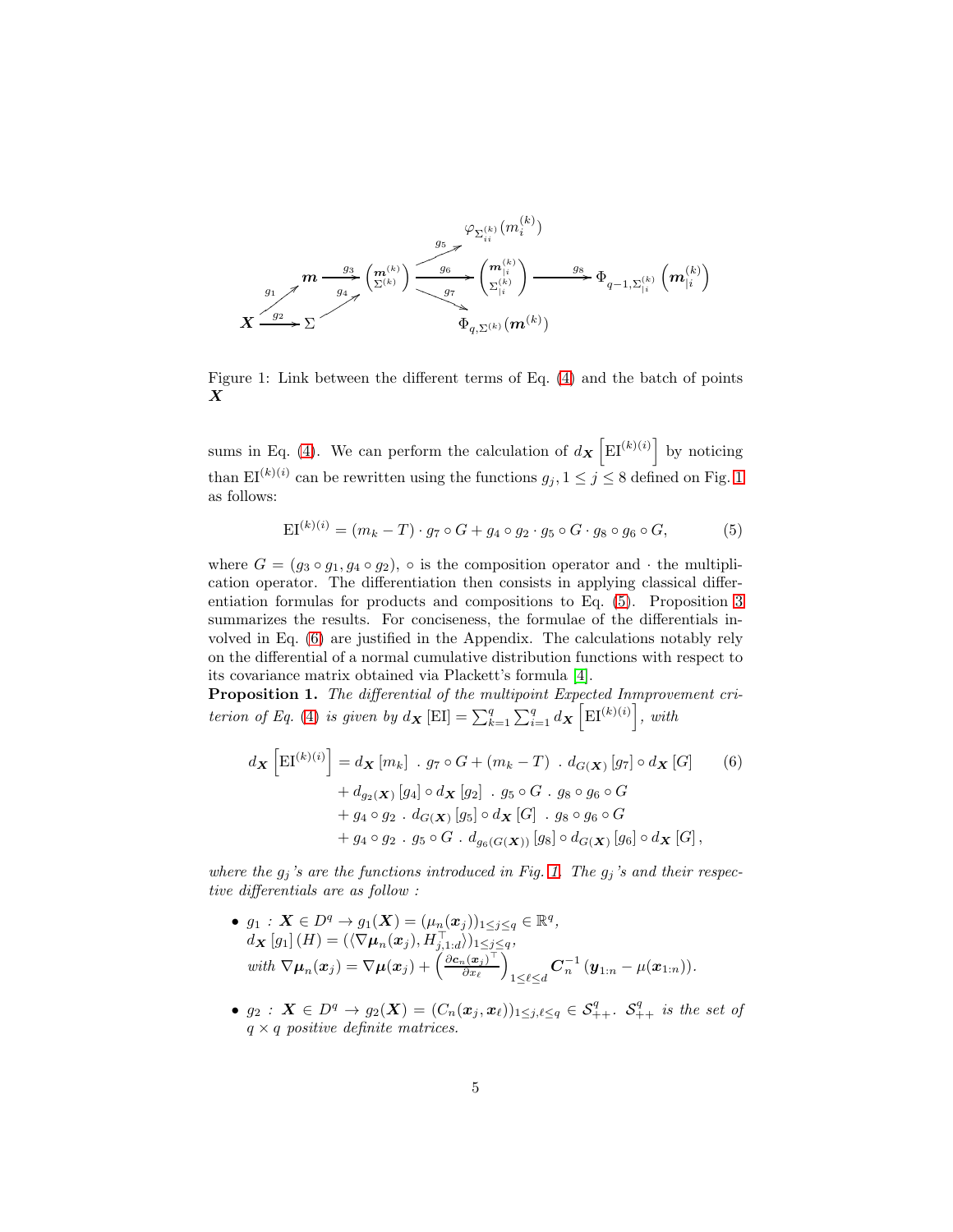$$
d_{\mathbf{X}}[g_2](H) = \left( \left\langle \nabla_{\mathbf{x}} C_n(\mathbf{x}_j, \mathbf{x}_\ell), H_{j,1:d}^\top \right\rangle + \left\langle \nabla_{\mathbf{x}} C_n(\mathbf{x}_\ell, \mathbf{x}_j), H_{\ell,1:d}^\top \right\rangle \right)_{1 \leq j,\ell \leq q},
$$
  
with  $\nabla_{\mathbf{x}} C_n(\mathbf{x}, \mathbf{x}') = \nabla_{\mathbf{x}} C(\mathbf{x}, \mathbf{x}') - \left( \frac{\partial \mathbf{c}_n(\mathbf{x})^\top}{\partial x_p} \right)_{1 \leq p \leq d} \mathbf{C}_n^{-1} \mathbf{c}_n(\mathbf{x}').$ 

- $\bullet \ \ G \,:\, \boldsymbol{X} \rightarrow \big(\boldsymbol{m}^{(k)},\Sigma^{(k)}\big),\ d_{\boldsymbol{X}}\left[G\right]=\big(L^{(k)}d_{\boldsymbol{X}}\left[g_{1}\right],L^{(k)}d_{\boldsymbol{X}}\left[g_{2}\right]L^{(k)\top}\big).$
- $g_7 : (\boldsymbol{a}, \Gamma) \in \mathbb{R}^q \times S^q_{++} \to \Phi_{q,\Gamma}(\boldsymbol{a}) \in \mathbb{R}$ ,  $d_{G(\boldsymbol{X})}\left[g_{7}\right](\boldsymbol{h},H)=\langle\boldsymbol{h},\nabla_{\boldsymbol{x}}\Phi_{q,\Sigma^{(k)}}(\boldsymbol{m}^{(k)})\rangle+\text{tr}(H\nabla_{\Sigma}\Phi_{q,\Sigma^{(k)}}(\boldsymbol{m}^{(k)})).\ \nabla_{\boldsymbol{x}}\Phi_{q,\Sigma^{(k)}}$ and  $\nabla_{\Sigma} \Phi_{q, \Sigma^{(k)}}$  are the gradient of the multivariate Gaussian CDF with respect to  $x$  and to the covariance matrix, given in appendix.
- $g_4: \Sigma \to \Sigma^{(k)}, d_{g_2(X)}[g_4](H) = L^{(k)}HL^{(k)\top}.$
- $g_5: (\boldsymbol{a},\Gamma) \in \mathbb{R}^q \times \mathcal{S}_{++}^q \rightarrow \varphi_{\Gamma_{ii}}(a_i) \in \mathbb{R},$  $d_{G(\boldsymbol{X})}\left[ g_5\right](\boldsymbol{h}, H) = \left(-\frac{a_i}{\Gamma_{ii}}h_i + \frac{1}{2}\left(\frac{a_i^2}{\Gamma_{ii}^2} - \frac{1}{\Gamma_{ii}}\right)H_{ii}\right)\varphi_{\Gamma_{ii}}(a_i)$

• 
$$
g_6: (\mathbf{m}^{(k)}, \Sigma^{(k)}) \in \mathbb{R}^q \times \mathcal{S}_{++}^q \to (\mathbf{m}_{|i}^{(k)}, \Sigma_{|i}^{(k)}),
$$

$$
d_{\left(\mathbf{m}^{(k)},\Sigma^{(k)}\right)}\left[g_6\right](h,H) = \left(\mathbf{h}_{-i} - \frac{\mathbf{h}_i}{\Sigma_{ii}^{(k)}}\Sigma_{-i,i}^{(k)} + \frac{m_i^{(k)}H_{ii}}{\Sigma_{ii}^{(k)2}}\Sigma_{-i,i}^{(k)} - \frac{m_i^{(k)}}{\Sigma_{ii}^{(k)}}H_{-i,i} ,\right.\newline H_{-i,-i} + \frac{H_{ii}}{\Sigma_{ii}^{(k)2}}\Sigma_{-i,i}^{(k)}\Sigma_{-i,i}^{(k)\top} - \frac{1}{\Sigma_{ii}^{(k)}}H_{-i,i}\Sigma_{-i,i}^{(k)\top} - \frac{1}{\Sigma_{ii}^{(k)}}\Sigma_{-i,i}^{(k)}H_{-i,i}^\top\right)
$$

• 
$$
g_8
$$
 :  $(\mathbf{a}, \Gamma) \in \mathbb{R}^{q-1} \times \mathcal{S}_{++}^{q-1} \to \Phi_{q-1,\Gamma}(\mathbf{a}) \in \mathbb{R}$ ,  
\n $d_{g_6(G(\mathbf{X}))}[g_8] = \langle \mathbf{h}, \nabla_{\mathbf{x}} \Phi_{q, \Sigma^{(k)}}(\mathbf{m}^{(k)}) \rangle + \text{tr}(H\nabla_{\Sigma} \Phi_{q, \Sigma^{(k)}}(\mathbf{m}^{(k)})).$ 

The gradient of  $q$ -EI, relying on Eq.  $(6)$  is implemented in the version 1.5 of the DiceOptim R package [\[9\]](#page-11-10), together with a gradient-based local optimization algorithm. In the next section, we show that the analytical computation of the gradient offers substantial computational savings compared to numerical computation based on a finite-difference scheme. In addition, we investigate the performances of the batch-sequential EGO algorithm consisting in sequentially maximizing  $q$ -EI, and we compare it with the BUCB algorithm of [\[10\]](#page-11-4).

## <span id="page-5-0"></span>4 Numerical tests

#### 4.1 Computation time

In this section, we illustrate the benefits – in terms of computation time – of using the analytical gradient formula of Section [3.](#page-3-0) We compare computation times of gradients computed analytically and numerically, through finite differences schemes. It is important to note that the computation of both  $q$ -EI and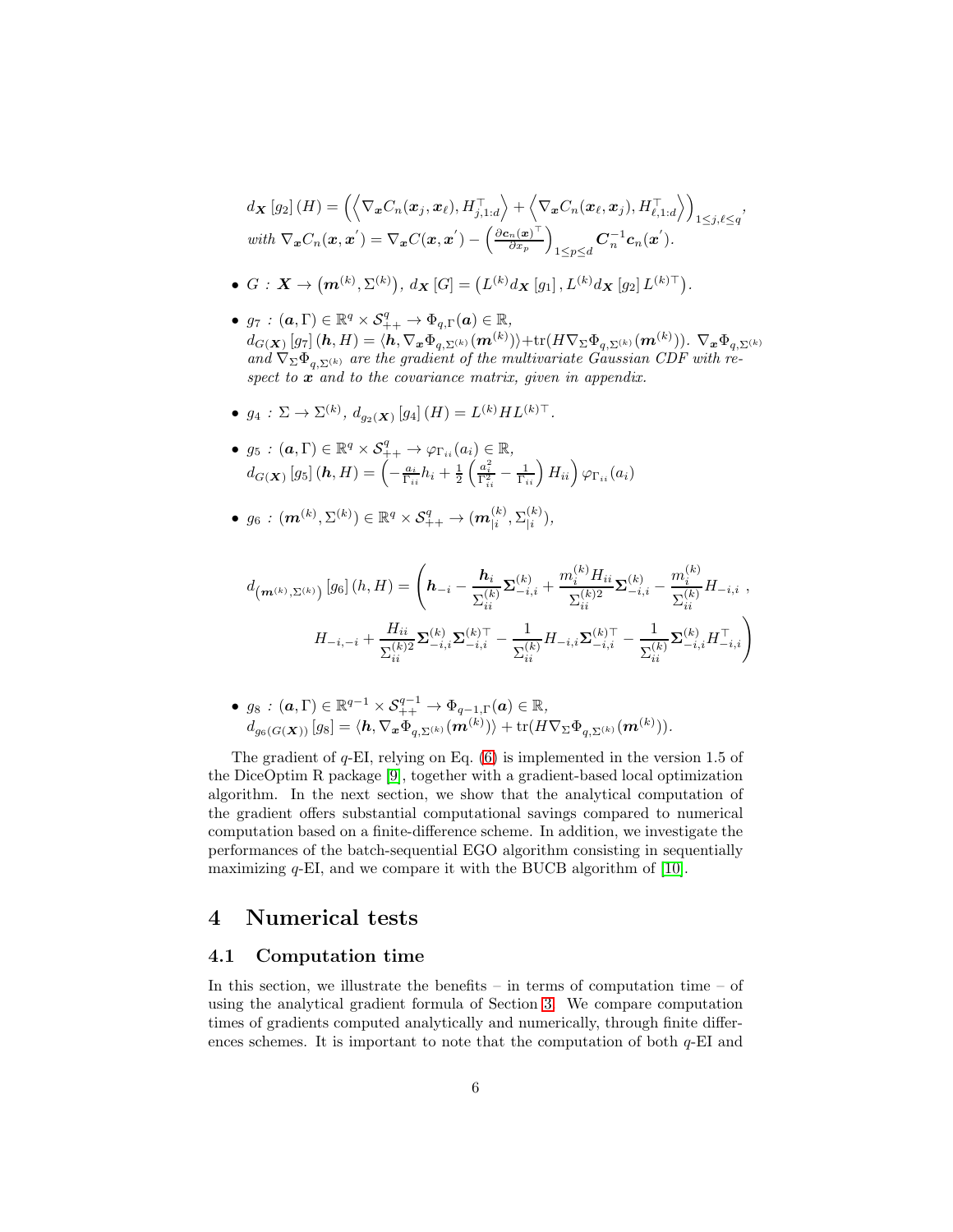<span id="page-6-0"></span>

|                             | $\Psi_{q-\lambda}$     | $a -$     |         | $_{\rm Total}$     |
|-----------------------------|------------------------|-----------|---------|--------------------|
| analytic $q$ -EI            |                        |           |         | $\chi(q^2)$        |
| finite differences gradient |                        |           | $a(d +$ | $O(dq^3)$          |
| analytic gradient           | $q^2 \frac{q(q-1)}{2}$ | $+2q^{2}$ |         | $\mathcal{H}(q^4)$ |

Table 1: Total number of calls to the CDF of the multivariate Gaussian distribution for computing  $q$ -EI or its gradient for a function with  $d$  input variables. The last column gives the computational complexity as a function of  $q$  and  $d$ .

<span id="page-6-1"></span>

Figure 2: Ratio between computation times of the numerical and analytical gradient of q-EI as a function of the dimension  $d$  and the batch size  $q$ . The hatched area indicates a ratio below 1.

Figure 3: Logarithm of the average (plain lines) and 95% quantile (dotted lines) of the regret for three different batch-sequential optimization strategies (see Section 4.2 for detail).

its gradient (see, Eqs.  $(4)$ , $(6)$ ) involve several calls to the cumulative distribution functions (CDF) of the multivariate normal distribution. The latter CDF is computed numerically with the algorithms of [\[13\]](#page-11-11) wrapped in the mnormt R package [\[2\]](#page-10-1). In our implementation, computing this CDF turns out to be the main bottleneck in terms of computation time. The total number of calls to this CDF (be it in dimension  $q, q-1, q-2$  or  $q-3$ ) is summarized in Table [1.](#page-6-0) From this table, let us remark that the number of CDF calls does not depend on d for the analytical  $q$ -EI gradient and is proportional to d for the numerical gradient. The use of the analytical gradient is thus expected to bring savings when  $q$  is not too large compared to  $d$ . Figure [2](#page-6-1) depicts the ratio of computation times between numerical and analytical gradient, as a function of  $q$  and  $d$ . These were obtained by averaging the evaluation times of  $q$ -EI's gradient at 10 randomly-generated batches of size  $q$  for a given function in dimension  $d$  being a sample path of a GP with separable Matérn $(3/2)$  covariance function [\[21\]](#page-12-8). In the next section, we use the values  $q = 6$  and  $d = 5$  and we rely exclusively on the analytical  $q$ -EI formula which we now know to be faster.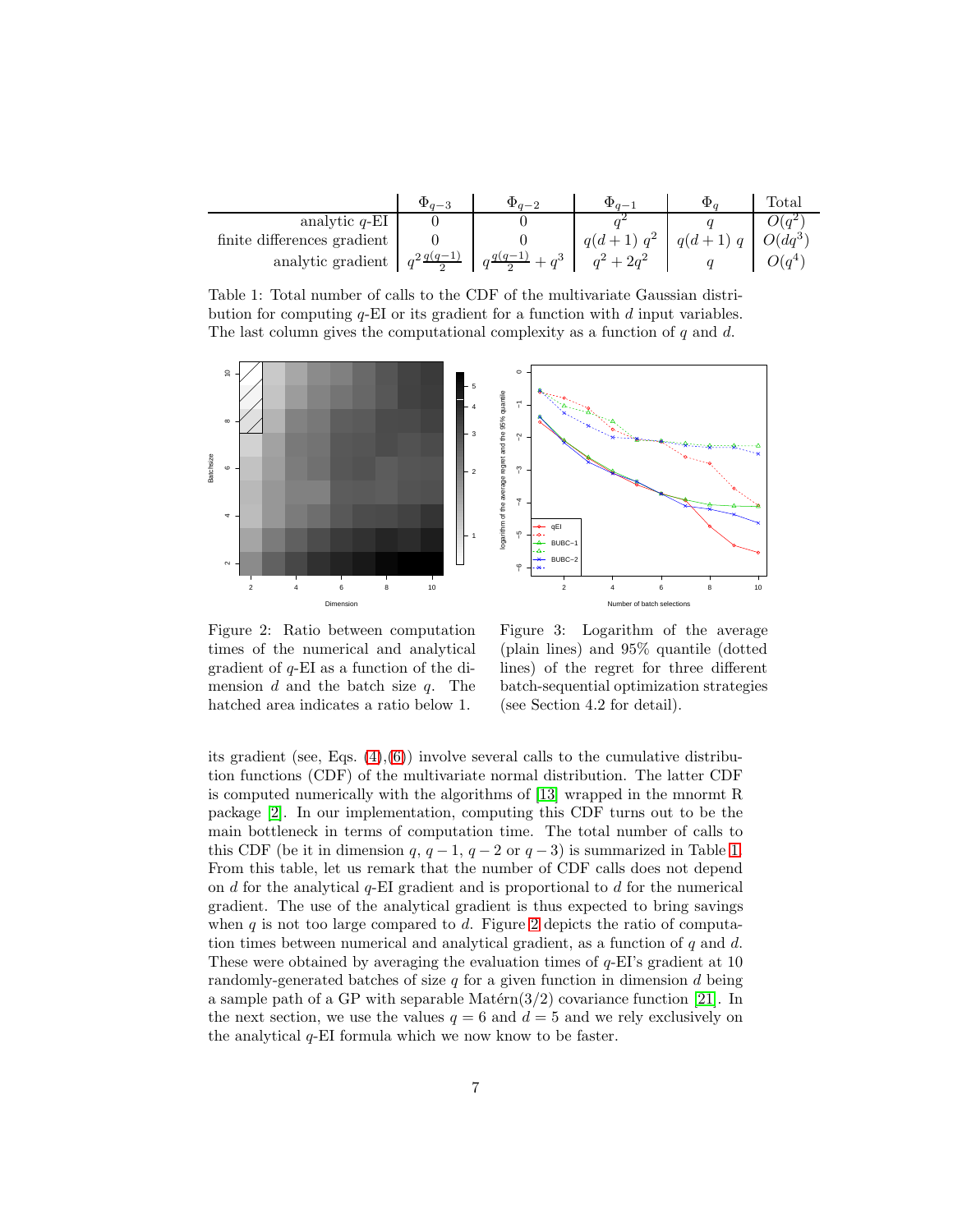#### 4.2 Tests

#### 4.2.1 Experimental setup

We now compare the performances of two parallel Bayesian optimization algorithm based, respectively, on the UCB approach of  $[23]$  and on sequential  $q$ -EI maximizations. We consider a minimization problem in dimension  $d = 5$  where  $n = 50$  evaluations are performed initially and 10 batches of  $q = 6$  observations are sequentially added. The objective functions are 50 different sample realizations of a zero mean GP with unit variance and separable isotropic Matérn $(3/2)$ covariance function with range parameter equal to one. Both algorithms use the same initial design of experiment of  $n$  points which are all S-optimal random Latin Hypercube designs [\[17\]](#page-12-9). The mean and covariance function of the underlying GP are supposed to be known. Since it is difficult to draw sample realizations of the GP on the whole input space  $D := [0, 1]^d$ , we instead draw 50 samples on a set of 2000 space-filling locations and interpolate each sample in order to obtain the 50 objective functions.

Two variants of the BUCB algorithms are tested. Each of them constructs a batch by <u>sequentially</u> minimizing the kriging quantile  $\mu_n^{\star}(\bm{x}) - \beta_n s_n(\bm{x})$  where  $s_n(\mathbf{x}) = \sqrt{C_n(\mathbf{x}, \mathbf{x})}$  is the posterior standard deviation at step n and  $\mu_n^{\star}(\mathbf{x})$  is the posterior mean conditioned both on the response at previous points and at points already selected in the current batch, with a dummy response fixed to their posterior means in the latter case. Following the settings of [\[10\]](#page-11-4), in the first and second variant of BUCB, the coefficients  $\beta_n$  are given by:

$$
\beta_n^{(1)} := 2\beta_{\text{mult}} \log \left( \frac{\pi^2 d}{6\delta} (k+1)^2 \right) \text{ and } \beta_n^{(2)} := 2\beta_{\text{mult}} \log \left( \frac{\pi^2 d}{6\delta} (1+qk)^2 \right) \tag{7}
$$

where  $\beta_{\text{mult}} = 0.1, \delta = 0.1$ , and k is the number of already evaluated batches at time n, i.e., here,  $k \in \{0, \ldots, 9\}$ . The BUCB1 strategy is expected to select locations in regions with low posterior mean (exploitation) while BUCB2 is meant to favour more exploration due to a larger  $\beta_n$ . The minimization of the kriging quantile presented above is performed using a genetic algorithm [\[18\]](#page-12-10). Regarding the algorithm based on  $q$ -EI sequential maximization, we propose to use a multi-start BFGS algorithm with analytical gradient. This algorithms operates gradient descents directly in the space of dimension  $qd = 30$ . To limit computation time, the number of starting batches in the multi-start is set to 3. These 3 batches are obtained by running the BUCB1 algorithm presented above with 3 different values of  $\beta_{\text{mult}}$  equals to 0.05, 0.1, 0.2 respectively.

At each iteration, we measure the regrets of each algorithm and average them over the 50 experiments. To facilitate the interpretation of results, we first focus on the results of the algorithms after 1 iteration, i.e. after having added only 1 batch of  $q$  points. We then discuss the results when 10 iterations are run.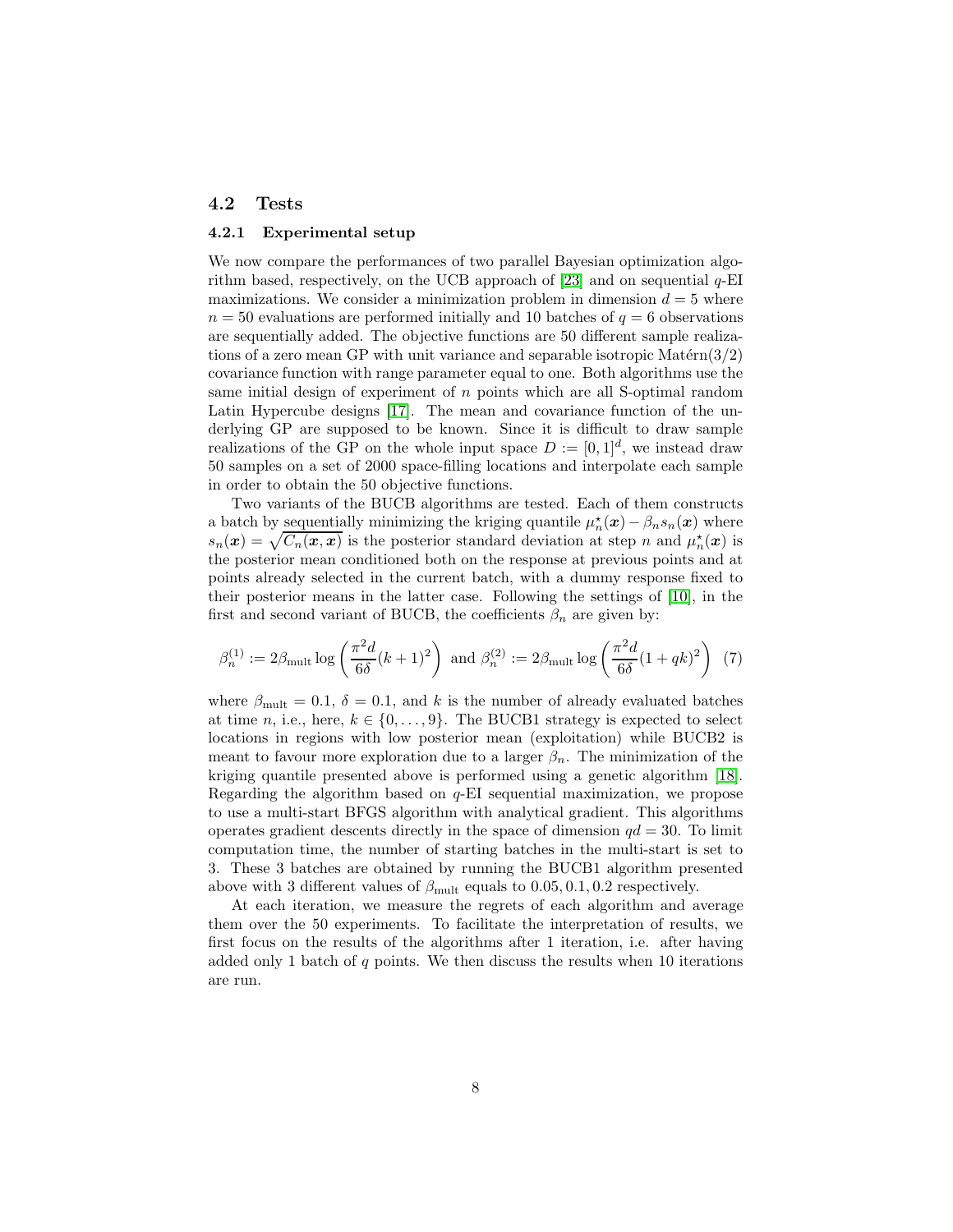#### 4.2.2 First step of the optimization

To start with, we focus on the selection of the first batch. Table [2](#page-8-0) compares the average q-EI and real improvement obtained for the three selection rules. For the first iteration only, the BUCB1 and BUCB2 selection rules are exactly the same. Since  $q$ -EI is the one-step optimal, it is not a surprise that it performs

<span id="page-8-0"></span>

| Selection rule | Average expected<br>improvement<br>$(q-EI)$ | Average realized<br>improvement |
|----------------|---------------------------------------------|---------------------------------|
| $q$ -EI        | 0.672                                       | 0.697                           |
| <b>RHCR</b>    | 0.638                                       | 0.638                           |

Table 2: Expected and observed first batch Improvement for  $q$ -EI and BUCB batch selection methods, in average for 50 functions.

better at iteration 1 with our settings where the objective functions are sample realizations of a GP. If only one iteration is performed, improving the  $q$ -EI is equivalent to improving the average performance. However, we point out that, in application, the maximization of  $q$ -EI was not straightforward. It turns out that the batches proposed by the BUCB algorithms were excellent initial candidates in our descent algorithms. The use of other rules for the starting batches, with points sampled uniformly or according to a density proportional to the one-point EI, did not manage to yield this level of performance.

#### 4.2.3 10 optimization steps

The average regret of the different batch selection rules over 10 iteration is depicted in Fig. [3.](#page-6-1) This Figure illustrates that choosing the one-step optimal criterion is not necessarily optimal if more than one iteration is run [\[14\]](#page-11-2). Indeed, after two steps,  $q$ -EI maximization is already beaten by BUCB2, and  $q$ -EI becomes better again after iteration 7. Among the 50 optimized functions,  $q$ -EI maximization gives the smallest 10-steps final regret for only 30% of functions, against 52% for the BUCB1 and 18% for the BUCB2. On the other hand, the q-EI selection rule is eventually better in average since, for some functions, BUCB is beaten by q-EI by a wide margin. This is further illustrated with the curve of the 95% quantile of the regret which indicates that, for the worst simulations, q-EI performs better. This gain in robustness alone explains the better average performance of q-EI. Such improved performance comes at a price : the computational time of our multistart BFGS algorithm with analytical gradient is 4.1 times higher compared to the BUCB computation times.

### 5 Conclusion

In this article, we give a closed-form expression of the gradient of the multipoint Expected Improvement criterion, enabling an efficient  $q$ -EI maximization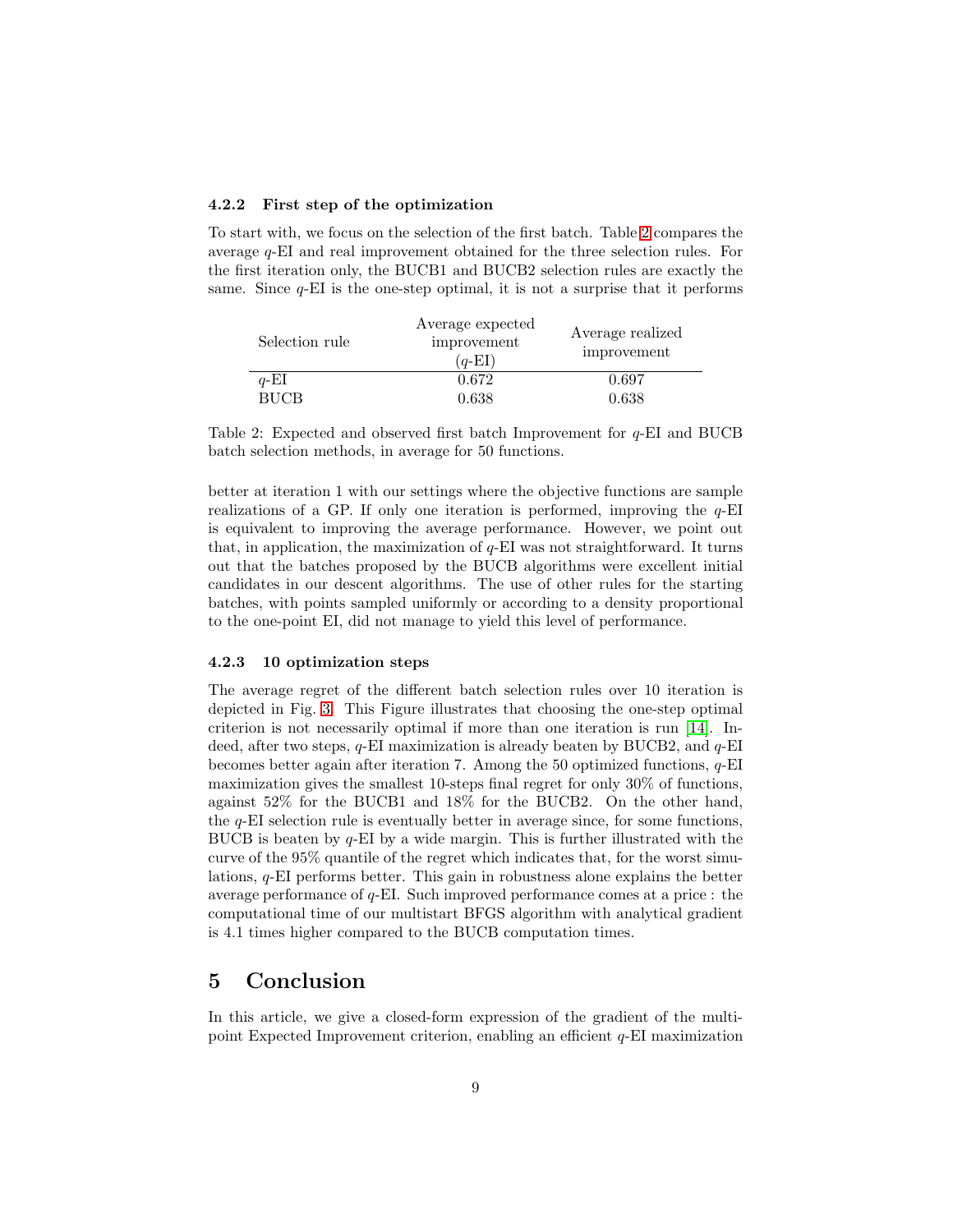at reduced computational cost. Parallel optimization strategies based on maximization of q-EI have been tested and are ready to be used on real test case with the DiceOptim R package. The BUCB algorithm turns out to be a good competitor to  $q$ -EI maximization, with a lower computational cost, and also gives good starting batches for the proposed multistart BFGS algorithm. In general, however, the maximization of  $q$ -EI remains a difficult problem. An interesting perspective is to develop algorithms taking advantage of some particular properties of the  $q$ -EI function in the space of dimension  $qd$ , for example its invariance to point permutations. Other research perspectives include deriving cheap but trustworthy approximations of q-EI and its gradient. Finally, as illustrated in the application,  $q$ -EI sequential maximizations have no reason to constitute optimal decisions for a horizon beyond one batch. Although the optimal policy is known [\[14\]](#page-11-2), its implementation in practice remains an open problem.

#### Acknowledgement

Part of this work has been conducted within the frame of the ReDice Consortium, gathering industrial (CEA, EDF, IFPEN, IRSN, Renault) and academic (Ecole des Mines de Saint-Etienne, INRIA, and the University of Bern) partners around advanced methods for Computer Experiments.

## 6 Appendix : Differential calculus

- $g_1$  and  $g_2$  are functions giving respectively the mean of  $Y(X)$  and its covariance. Each component of these functions is either a linear or a quadratic combination of the trend function  $\mu$  or the covariance function  $C$  evaluated at different points of  $X$ . The results are obtained by matrix differentiation. See the appendix B of [\[21\]](#page-12-8) for a similar calculus.
- $g_3$  (resp.  $g_4$ ) is the affine (resp. linear) tranformation of the mean vector m into  $m^{(k)}$  (resp. the covariance matrix  $\Sigma$  into  $\Sigma^{(k)}$ ). The differentials are then expressed in terms of the same linear transformation :

$$
d_{\mathbf{m}}[g_3](\mathbf{h}) = L^{(k)}\mathbf{h}
$$
 and  $d_{\Sigma}[g_4](H) = L^{(k)}HL^{(k)\top}$ .

•  $g_5$  is defined by  $g_5(m^{(k)}, \Sigma^{(k)}) = \varphi_{\Sigma_{ii}^{(k)}}(m_i^{(k)})$ . Then the result is obtained by differentiating the univariate Gaussian probability density function with respect to its mean and variance parameters. Indeed we have :

$$
d_{\left(\mathbf{m}^{(k)},\Sigma^{(k)}\right)}\left[g_5\right](h,H) = d_{\mathbf{m}^{(k)}}\left[g_5(\cdot,\Sigma^{(k)})\right](h) + d_{\Sigma^{(k)}}\left[g_5(\mathbf{m}^{(k)},\cdot)\right](H)
$$

•  $g_6$  gives the mean and the covariance of  $\mathbf{Z}_{-i}^{(k)}|Z_i = 0$ . We have :

$$
\left(\boldsymbol{m}_{|i}^{(k)},\Sigma_{|i}^{(k)}\right)=g_{6}\left(\boldsymbol{m}^{(k)},\Sigma^{(k)}\right)=\left(\boldsymbol{m}_{-i}^{(k)}-\frac{m_{i}^{(k)}}{\Sigma_{ii}^{(k)}}\boldsymbol{\Sigma}_{-i,i}^{(k)}\;, \Sigma_{-i,-i}^{(k)}-\frac{1}{\Sigma_{ii}^{(k)}}\boldsymbol{\Sigma}_{-i,i}^{(k)}\boldsymbol{\Sigma}_{-i,i}^{(k)\top}\right)
$$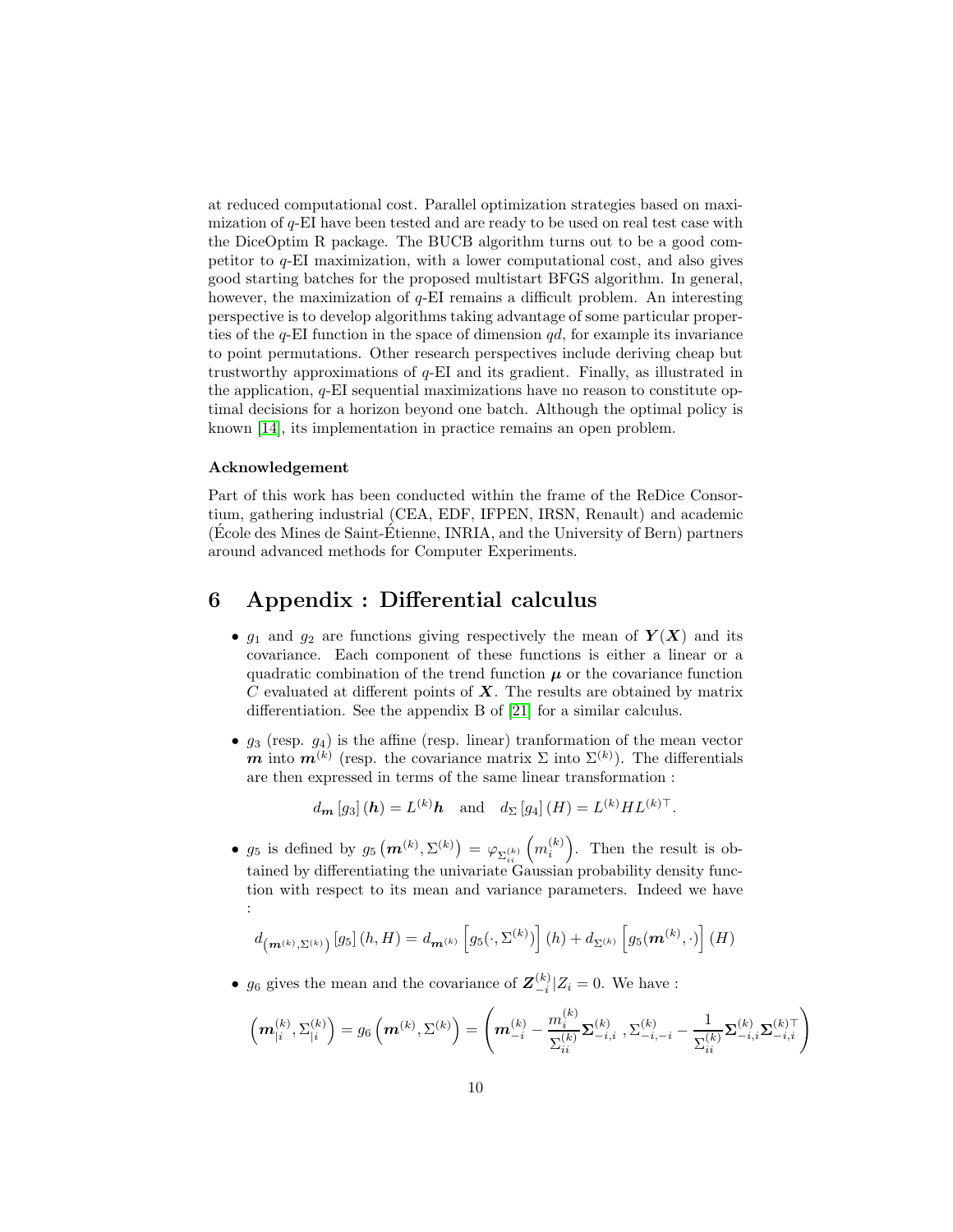$$
d_{\left(\mathbf{m}^{(k)},\Sigma^{(k)}\right)}\left[g_6\right](\mathbf{h},H) = d_{\mathbf{m}^{(k)}}\left[g_6\left(\cdot,\Sigma^{(k)}\right)\right](\mathbf{h}) + d_{\Sigma^{(k)}}\left[g_6\right]\left(\mathbf{m}^{(k)},\cdot\right)(H),
$$
\nwith :  $d_{\mathbf{m}^{(k)}}\left[g_6\left(\cdot,\Sigma^{(k)}\right)\right](\mathbf{h}) = \left(\mathbf{h}_{-i} - \frac{\mathbf{h}_i}{\Sigma_{ii}^{(k)}}\Sigma_{-i,i}^{(k)}, 0\right)$   
\nand :  $d_{\Sigma^{(k)}}\left[g_6\left(\mathbf{m}^{(k)},\cdot\right)\right](H) = \left(\frac{m_i^{(k)}H_{ii}}{\Sigma_{ii}^{(k)2}}\Sigma_{-i,i}^{(k)} - \frac{m_i^{(k)}}{\Sigma_{ii}^{(k)}}H_{-i,i},$   
\n $H_{-i,-i} + \frac{H_{ii}}{\Sigma_{ii}^{(k)2}}\Sigma_{-i,i}^{(k)}\Sigma_{-i,i}^{(k)} - \frac{1}{\Sigma_{ii}^{(k)}}H_{-i,i}\Sigma_{-i,i}^{(k)} - \frac{1}{\Sigma_{ii}^{(k)}}\Sigma_{-i,i}^{(k)}H_{-i,i}^{\top}\right)$ 

•  $g_7$  and  $g_8$ : these two functions take a mean vector and a covariance matrix in argument and give a probability in output :  $\Phi_{q,\Sigma^{(k)}}(-\boldsymbol{m}^{(k)})=$  $g_7\left(\boldsymbol{m}^{(k)},\Sigma^{(k)}\right)\!,\,\Phi_{q-1,\Sigma_{|i}^{(k)}}$  $\left(-\bm{m}_{1i}^{(k)}\right)$  $\binom{(k)}{|i} = g_8\left(\boldsymbol{m}_{|i}^{(k)}\right)$  $\frac{(k)}{|i},\Sigma_{|i}^{(k)}$  $\binom{(k)}{|i}$  So, for  $\{p,\Gamma,\boldsymbol{a}\}$  =  ${q, \Sigma^{(k)}, -m^{(k)}\}$  or  ${q-1, \Sigma^{(k)}_{1i}}$  $\binom{(k)}{|i}, -\bm{m}^{(k)}_{|i}$  $\binom{k}{i}$ , we face the problem of differentiating a function  $\Phi: (\boldsymbol{a}, \Gamma) \to \Phi_{p,\Gamma}(\boldsymbol{a}),$  with respect to  $(\boldsymbol{a}, \Gamma) \in \mathbb{R}^p \times \mathcal{S}_{++}^p$ :

$$
d_{(\mathbf{a},\Gamma)}\left[\Phi\right](\mathbf{h},H)=d_{\mathbf{a}}\left[\Phi(\cdot,\Gamma)\right](\mathbf{h})+d_{\Gamma}\left[\Phi(\mathbf{a},\cdot)\right](H).
$$

The the first differential of this sum can be written :

$$
d_{\boldsymbol{a}}\left[\Phi(\cdot,\Gamma)\right](\boldsymbol{h})=\left\langle \left(\frac{\partial}{\partial a_i}\Phi(\boldsymbol{a},\Gamma)\right)_{1\leq i\leq p},\boldsymbol{h}\right\rangle,
$$

with :  $\frac{\partial}{\partial a_i} \Phi(a, \Gamma) = \int_a^{a_1}$ −∞ . . .  $\int_0^{a_i-1}$ −∞  $\int$ . −∞ . . .  $\int_a^a$  $\cdot \int\limits_{-\infty}^{\infty} \varphi_{p,\Gamma}(u_{-i},a_i) \mathrm{d}u_{-i} = \varphi_{1,\Gamma_{ii}} \Phi_{p-1,\Gamma_{|i}} \left( \boldsymbol{a}_{|i} \right).$ The last equality is obtained with the identity :  $\forall u \in \mathbb{R}^q$ ,  $\varphi_{q,\Gamma}(u) =$  $\varphi_{1,\Gamma_{ii}}(u_i)\varphi_{p-1,\Gamma_{|i}}(\boldsymbol{u}_{|i}), \text{ with }\ \boldsymbol{u}_{|i} \ = \ \boldsymbol{u}_{-i} - \frac{u_i}{\Gamma_{ii}}\boldsymbol{\Gamma}_{-i,i} \text{ and } \ \Gamma_{|i} \ = \ \widetilde{\Gamma}_{-i,-i} \ - \frac{1}{\Gamma_{ii}}\mathcal{H}_{-i}$  $\frac{1}{\Gamma_{ii}} \mathbf{\Gamma}_{-i,i} \mathbf{\Gamma}_{-i,i}^{\top}$ . The second differential is :

$$
d_{\Gamma}\left[\Phi(\mathbf{a},\cdot)\right](H) := \frac{1}{2} \text{tr}\left(H, \left(\frac{\partial \Phi}{\partial \Gamma_{ij}}(\mathbf{a}, \Gamma)\right)_{i,j \leq p}\right) = \frac{1}{2} \text{tr}\left(H, \left(\frac{\partial^2 \Phi}{\partial a_i \partial a_j}(\mathbf{a}, \Gamma)\right)_{i,j \leq p}\right)
$$
  
where: 
$$
\frac{\partial^2 \Phi}{\partial a_i \partial a_j}(\mathbf{a}, \Gamma) = \begin{cases} \varphi_{2, \Sigma_{\{i,j\},\{i,j\}}}(x_i, x_j) \Phi_{p-2, \Sigma_{\{i\}}}(x_{|ij}) \text{, if } i \neq j, \\ -\frac{x_i}{\Gamma_{ii}} \frac{\partial}{\partial a_i} \Phi_{\Gamma}(\mathbf{a}, \Gamma) - \sum_{\substack{j=1 \ j \neq i}}^{p} \frac{1}{\Gamma_{ii}} \Gamma_{ij} \frac{\partial^2}{\partial a_i \partial a_j} \Phi(\mathbf{a}, \Gamma). \end{cases}
$$

## <span id="page-10-0"></span>References

- [1] P. Auer, N. Cesa-Bianchi, and P. Fischer. Finite-time analysis of the multiarmed bandit problem. Machine learning, 47(2-3):235–256, 2002.
- <span id="page-10-1"></span>[2] A. Azzalini and A. Genz. The R package mnormt: The multivariate normal and t distributions (version 1.5-1), 2014.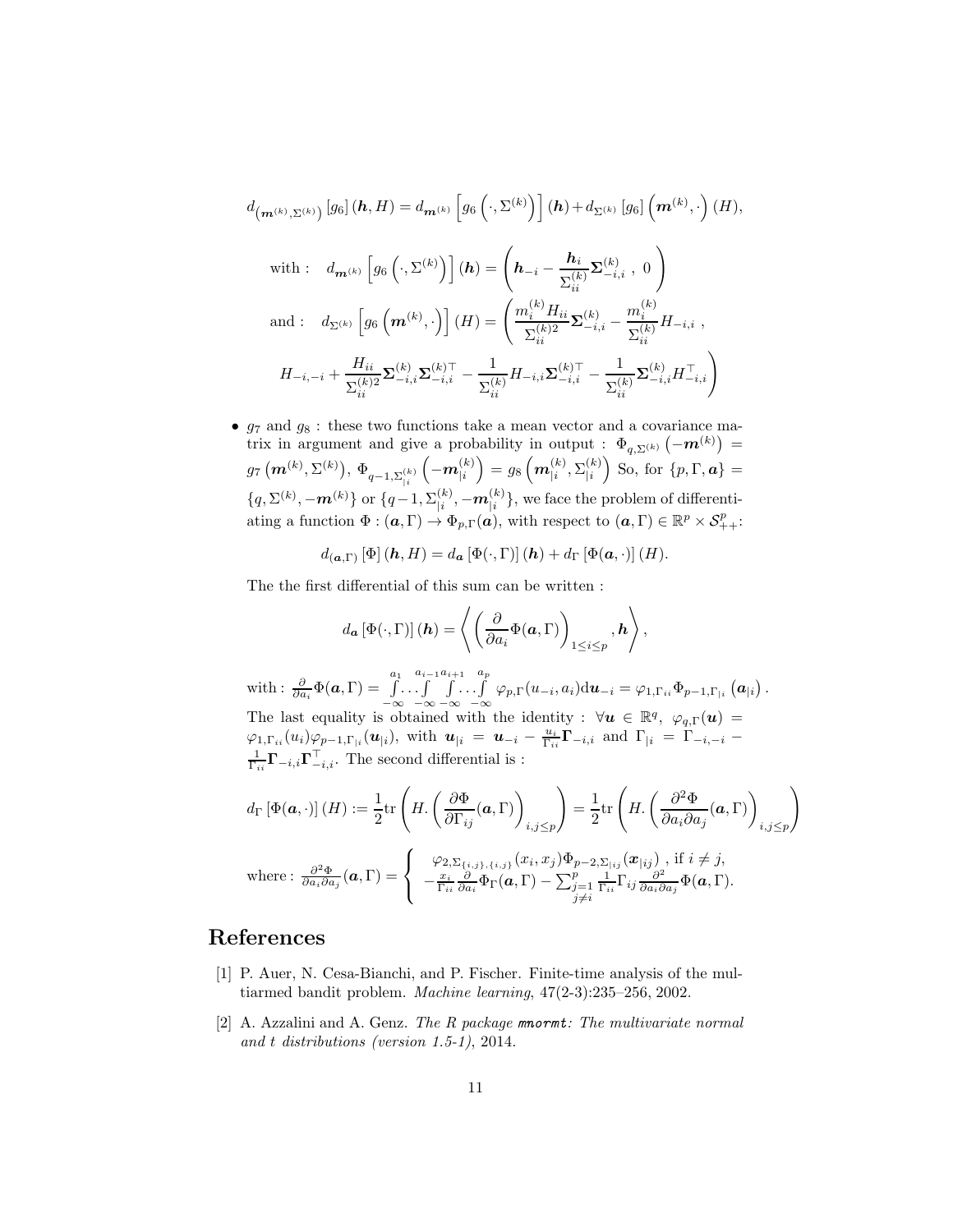- <span id="page-11-7"></span>[3] J. Bect, D. Ginsbourger, L. Li, V. Picheny, and E. Vazquez. Sequential design of computer experiments for the estimation of a probability of failure. Statistics and Computing, 22(3):773–793, 2011.
- <span id="page-11-9"></span>[4] S. M. Berman. An extension of placketts differential equation for the multivariate normal density. SIAM Journal on Algebraic Discrete Methods, 8(2):196–197, 1987.
- <span id="page-11-0"></span>[5] E. Brochu, M. Cora, and N. de Freitas. A tutorial on bayesian optimization of expensive cost functions, with application to active user modeling and hierarchical reinforcement learning. eprint arXiv:1012.2599, arXiv.org, December 2010.
- <span id="page-11-3"></span>[6] A. Bull. Convergence rates of efficient global optimization algorithms. Journal of Machine Learning Research, 12:2879–2904, 2011.
- <span id="page-11-6"></span><span id="page-11-5"></span>[7] C. Chevalier. Fast uncertainty reduction strategies relying on Gaussian process models. PhD thesis, University of Bern, 2013.
- [8] C. Chevalier and D. Ginsbourger. Learning and Intelligent Optimization - 7th International Conference, Lion 7, Catania, Italy, January 7-11, 2013, Revised Selected Papers, chapter fast computation of the multipoint expected improvement with applications in batch selection, pages 59-69. Springer, 2014.
- <span id="page-11-10"></span>[9] D. Ginsbourger and V. Picheny and O. Roustant and with contributions by C. Chevalier and S. Marmin and T. Wagner. DiceOptim: Kriging-Based Optimization for Computer Experiments, 2015. R package version 1.5.
- <span id="page-11-4"></span>[10] T. Desautels, A. Krause, and J. Burdick. Parallelizing explorationexploitation tradeoffs with gaussian process bandit optimization. In ICML, 2012.
- <span id="page-11-1"></span>[11] P. I. Frazier. Parallel global optimization using an improved multi-points expected improvement criterion. In INFORMS Optimization Society Conference, Miami FL, 2012.
- <span id="page-11-8"></span>[12] P. I. Frazier, W. B. Powell, and S. Dayanik. A knowledge-gradient policy for sequential information collection. SIAM Journal on Control and Optimization, 47(5):2410–2439, 2008.
- <span id="page-11-11"></span>[13] A. Genz. Numerical computation of multivariate normal probabilities. Journal of Computational and Graphical Statistics, 1:141–149, 1992.
- <span id="page-11-2"></span>[14] D. Ginsbourger and R. Le Riche. Towards gaussian process-based optimization with finite time horizon. In Alessandra Giovagnoli, Anthony C. Atkinson, Bernard Torsney, and Caterina May, editors, mODa 9 96 Advances in Model-Oriented Design and Analysis, Contributions to Statistics, pages 89–96. Physica-Verlag HD, 2010.